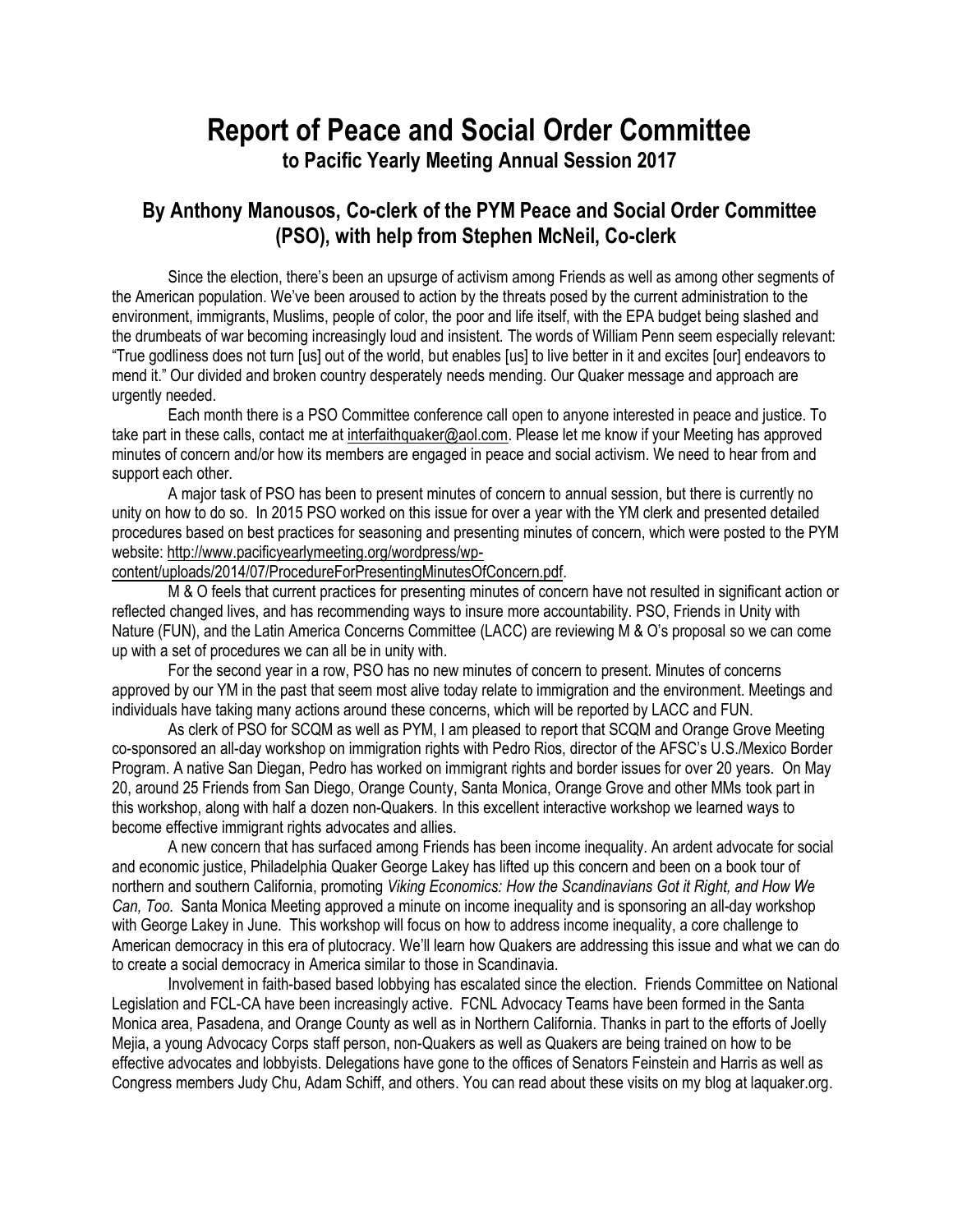Joelly Mejia is also coming to Yearly Meeting annual session to lead an interest group focusing on faith-based lobbying.

#### **Other interest groups sponsored by PSO:**

**How Can Friends Navigate and Counter Islamophobic Rhetoric?** Due to the increase in Islamophobic rhetoric and proposed policies that equate Islam as a world religion with terrorism, we will explore the production of phobias in our country in order to counter these imperial imaginary constructs. Productions of evil rely on cultivating fear in civil society, therefore, learning how to delink these social imaginaries is key to countering the fears and injustices of our time. Led by Shannon Frediani :

**Waging Peace in the Trump Era.** What are some of the Spirit-led and most effective ways to respond to Trump's militarism and jingoism? We will look at George Lakey's "Ten Steps for Stopping Trump." Led by Anthony Manousos and David Hartsough, who will also share his thoughts and experiences traveling to Russia in the past year, his seventh trip there since 1961. David is the author of *Waging Peace: Global Adventures of a Lifelong Activist* **Quakers needed: Our country needs Friends in public office.** National politics gets the Headlines, but local government decisions affect us the most. There are about 400 locally elected officials for every state and federal elected official: school boards and water boards; city councils and mayors; county supervisors; sheriffs and district attorneys; fire districts, hospital districts, and numerous special districts. This interest group will encourage Quakers to do it themselves and, equally important, to identify, encourage, and support well qualified candidates who share our Quaker values. Led by Janet Gastil. [FCNL and FCL-CA may participate in this interest group.]

**Friends Helping Communities.** David Brietzmann, San Francisco Meeting, and Linnea Hanson, Chico Meeting, plan to continue their work on supporting social work that Friends Meetings and Worship Groups are undertaking in Pacific Yearly Meeting (PYM). Our goal is to link those that are working on similar kinds of social work to be able to learn from each other. We also would like the social work that Friends Meetings are doing to be known by others in Pacific Yearly Meeting so that their experiences can be shared with other meetings that may want to start a similar work.

**George Fox and Prophetic Witness.** In a special Sunday night session of Transformative Friends we'll look at key passages in Fox's journal dealing with "civil disobedience," "speaking truth to power," and other aspects of prophetic witness. Led by Anthony Manousos, author/editor of *Transformative Quakers 2015: True Stories of Quakers Who Made a Difference in the World; Howard and Anna Brinton: Reinventors of Quakerism in the 20th Century (2013); Quakers and the Interfaith Movement* (2013), *EarthLight: Spiritual Wisdom for an Ecological Age*, *Compassionate Listening and Other Writings by Gene Hoffman (2003), A Western Quaker Reader* (2000) as well as other books, pamphlets and articles.

As co-clerk of PSO, I am eager to find out what your Meeting is doing to promote justice and peace and would be happy to pay a visit, so please invite me. This is a time when Friends who care about justice and peace need to work together. Most of all, we need to be faithful to the Spirit that stirs in our hearts, calling us to do utmost to mend this broken world.

#### **Statements about Leadings from State of the Meeting Reports in So Cal:**

**Inland Valley:** Historically, our Meeting has had a leading in supporting people from Central America who have been driven from their homes by poverty or violence. More recently, we have become concerned about the plight of refugees from other parts of the world. We have restarted our Peace and Social Order Committee which is meeting on a regular basis. There are many ideas and questions to explore.

Many in our community have felt led to work with other faith groups. Our nation's troubled times have motivated these efforts. Meeting with others of different faiths has made it easier to see that of God in others. We are reminded that we have much more in common with other faiths than differences.